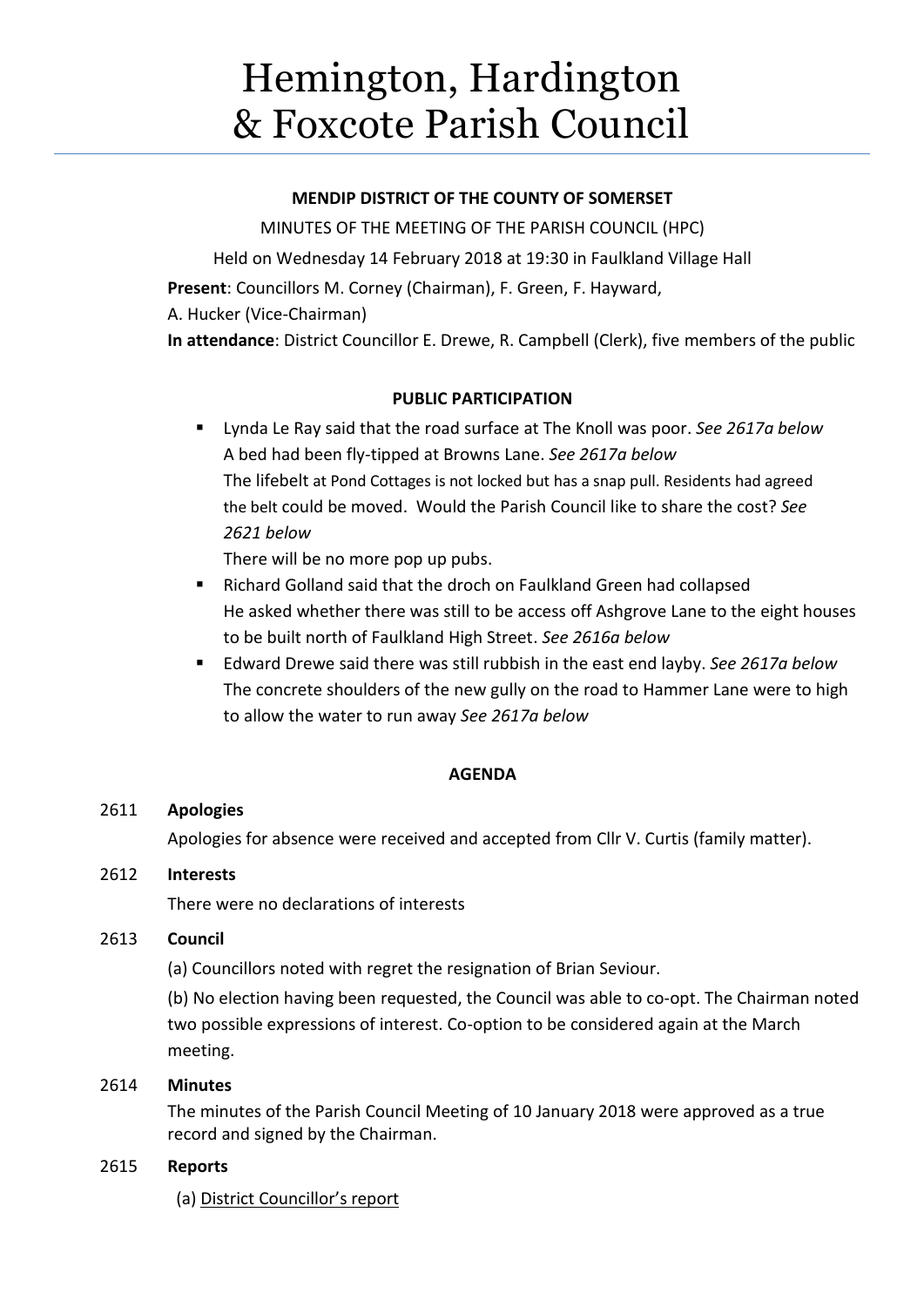- Cllr Drewe had discussed the Terry Hill crossroads with parishes and towns in his ward. All were in favour of a roundabout.
- He referred to planning application 2018/0053/OTA, Chrisbern Lodge, noting that the site was now agricultural, not equestrian.
- Mendip would not now be outsourcing additional functions to Capita.
- (b) Clerk's report Actions are reported under the relevant minute.

#### 2616 **Planning**

(a) The following application was considered:

| Number, date                      | <b>Address</b>                 | <b>Details. Officer</b>        |
|-----------------------------------|--------------------------------|--------------------------------|
| 2018/0053/OTA                     | Chrisbern Lodge, Rectory Farm, | Agricultural worker's dwelling |
| <b>RESOLVED to</b>                | Green Street to Single Hill,   | James U'Dell                   |
| recommend                         | <b>Foxcote BA3 5YE</b>         |                                |
| approval (proposed                |                                |                                |
| Cllr Hucker, 2 <sup>nd</sup> Cllr | Observation: combined with the |                                |
| Green, unanimous).                | new farming circumstances, the |                                |
|                                   | plans make a strong case.      |                                |

(b) Planning decisions were noted as follows:

| 2017/2645/FUL Land<br>Between Oaklea and The<br><b>Cottage High Street</b><br>Faulkland BA3 5UX | Erection of a detached<br>garage and access driveway<br>for 2 parking spaces to serve<br>the dwelling approved under<br>application 2016/1132. | <b>Approval with</b><br>conditions 18.01.18<br>(PC recommendation<br>2584a refusal 8.11.17)     |
|-------------------------------------------------------------------------------------------------|------------------------------------------------------------------------------------------------------------------------------------------------|-------------------------------------------------------------------------------------------------|
| 2017/3218/FUL<br>Kingman's Farm Dairy<br>Tyning Hill Hemington<br>Radstock BA3 5UR              | Erection of replacement<br>livestock building                                                                                                  | <b>Approval with</b><br>conditions 24.01.18<br>(PC recommendation<br>2605a approval<br>10.01.18 |

(c) There were no enforcement updates.

(d) Registration of Faulkland Green The slow process to be speeded up if possible

## 2617 **Highways and rights of way**

- (a) Highways requests and updates
	- Somerset Highways again to be urged to provide a roundabout, not a staggered crossroads at Terry Hill
	- **Mendip to be chased re fly tipping at Browns Lane and layby at eastern entrance to** Faulkland
	- Highways to be asked to repair the road at The Knoll
	- Highways again to be asked to respond to request to decide on extent of double white lines on A366 east of Faulkland; 50mph speed limit
	- Hassage crossroads: a resident will kindly move the grit bin; Highways had inspected the road surface prior to repair
	- A local resident had kindly cleared the ditch at Park Lane so that the water no longer flooded the road
	- Highways to be advised that the sides of Fulwell Lane are giving way

**RESOLVED** (proposed Cllr Corney, 2<sup>nd</sup> Cllr Hucker, unanimous) to purchase 4 x signs on behalf of Neighbourhood Watch, at a cost of £26

(b) Rights of way updates None